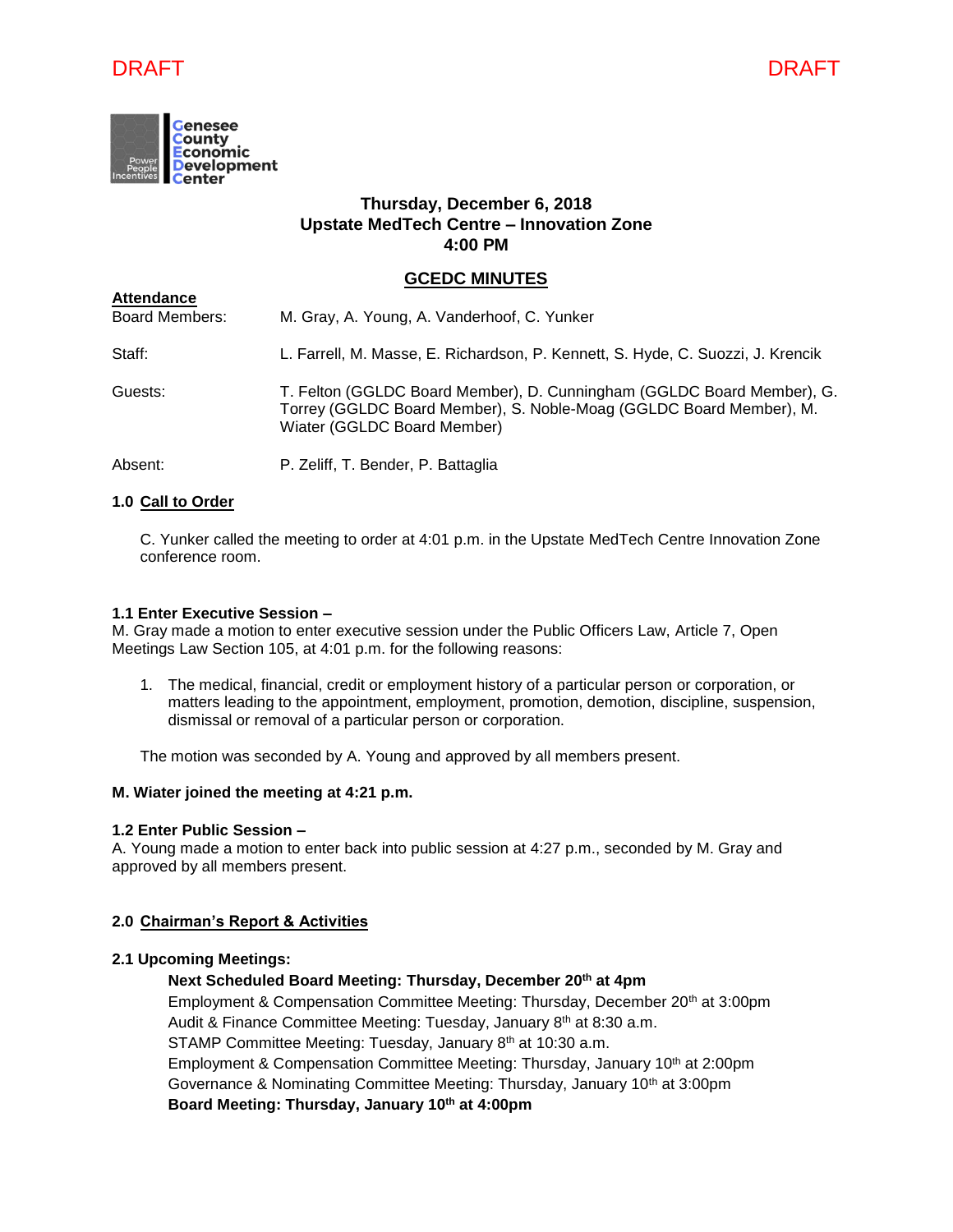

**2.2 2019 Draft Meeting Schedule –** L. Farrell provided the Board with a draft 2019 meeting schedule for them to review. She requested that the Board let the staff know if they have any apparent conflicts with the meetings as scheduled.

### **2.3 Agenda Additions / Deletions / Other Business –** Nothing at this time

### **2.4 Minutes: November 1, 2018**

### **A. Young made a motion to approve the November 1, 2018 minutes; the motion was seconded by A. Vanderhoof. Roll call resulted as follows:**

| P. Battaglia - Absent |        | C. Yunker - | <b>Yes</b> |
|-----------------------|--------|-------------|------------|
| T. Bender -           | Absent | P. Zeliff - | Absent     |
| A. Young -            | Yes    | M. Gray -   | Yes        |
| A. Vanderhoof - Yes   |        |             |            |

**The item was approved as presented.**

### **3.0 Report of Management**

**3.1 Gateway GS, LLC – Resolution -** The company is building a 25k sq. ft. shell or spec building at Gateway II (to the South of Ashley Furniture). As part of this project the company is requesting an increase to their sales and use tax exemption benefit in an amount exceeding the amount previously approved by the Agency on September 7, 2017.

M. Masse is asking the Board to approve resolution no. 12/2018-01, authorizing an increase to the sales and use tax exemption.

### Resolution No. 12/2018-01

RESOLUTION OF THE GENESEE COUNTY INDUSTRIAL DEVELOPMENT AGENCY D/B/A GENESEE COUNTY ECONOMIC DEVELOPMENT CENTER (THE "AGENCY") (i) AUTHORIZING ADDITIONAL SALES AND USE TAX EXEMPTION BENEFITS FOR GATEWAY GS, LLC (THE "COMPANY") IN AN AMOUNT EXCEEDING THE AMOUNT APPROVED BY THE AGENCY IN ITS RESOLUTION ADOPTED ON SEPTEMBER 7, 2017, AND (ii) AUTHORIZING THE EXECUTION AND DELIVERY OF AN AMENDED (INCREASED) NYS FORM ST-60 AND RELATED **DOCUMENTS** 

### **M. Gray made a motion to approve resolution no. 12/2018-01 as presented; the motion was seconded by A. Vanderhoof. Roll call resulted as follows:**

P. Battaglia - Absent C. Yunker - Yes T. Bender - Absent **P. Zeliff - Absent** A. Young - Yes M. Gray - Yes A. Vanderhoof - Yes

### **The item was approved as presented.**

### **4.0 Audit & Finance Committee – M. Gray**

**4.1 October 2018 Financial Statements –** L. Farrell reviewed the October Financial Statements with the Board and noted the following: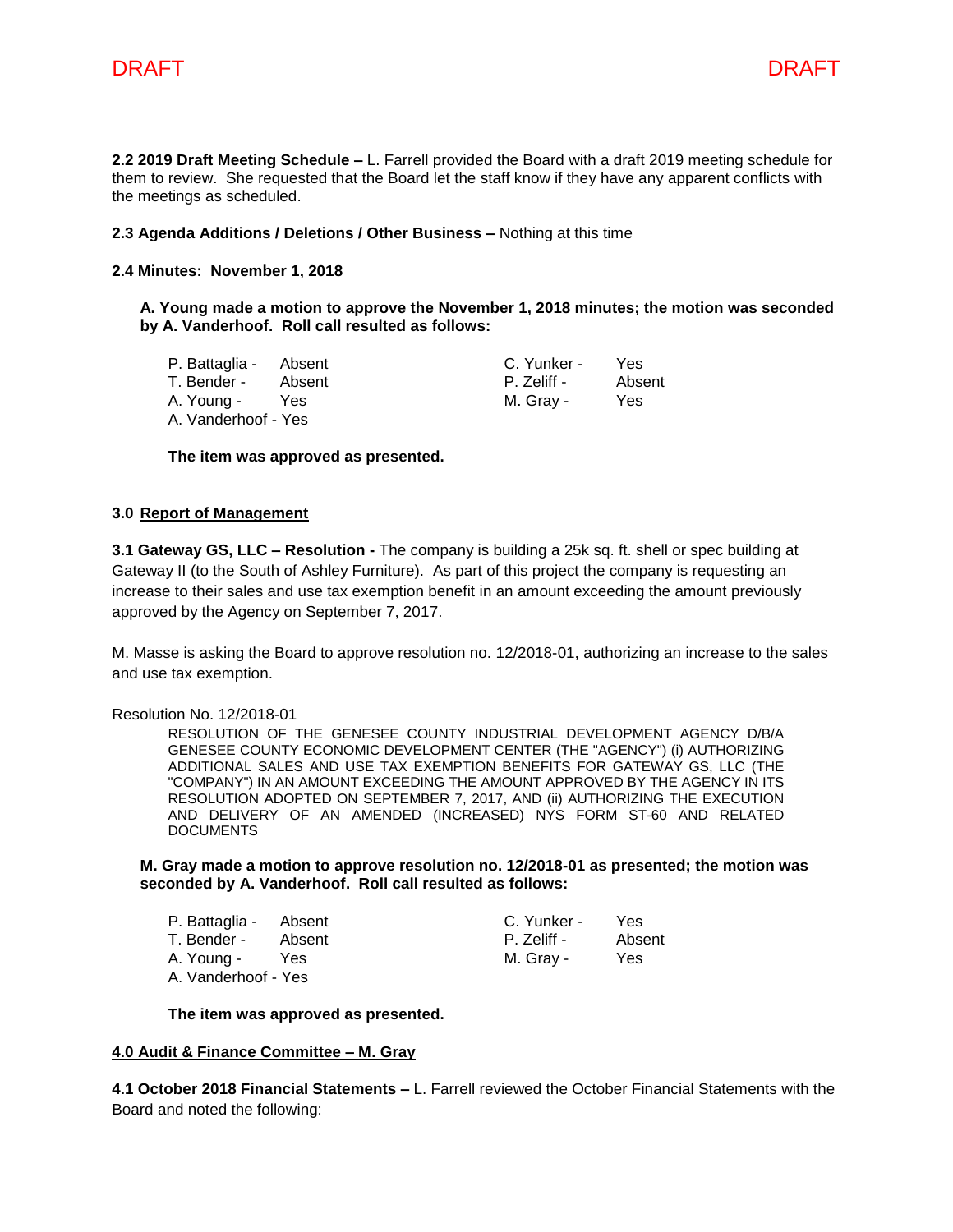

- Accounts Receivable decreased as the MedTech Centre Management Fee and the Economic Development Program Support Grant was received from the GGLDC.
- Restricted Cash decreased as qualifying expenditures were made using the STAMP ESD Imprest account funds and the County \$4M.
- Grant Revenue and Site Development Expense have increased as qualifying STAMP expenditures were made.
- Received the Yancey's Fancy PIF payment in October; expected to be turned over to the Town of Pembroke in November.
- All other expenditures are in line with the budget except as noted.

This is being recommended by the Committee.

### **M. Gray made a motion to approve the October 2018 Financial Statements as presented; the motion was seconded by A. Young. Roll call resulted as follows:**

| P. Battaglia - Absent |        | C. Yunker - | Yes    |
|-----------------------|--------|-------------|--------|
| T. Bender -           | Absent | P. Zeliff - | Absent |
| A. Young -            | Yes    | M. Grav -   | Yes    |
| A. Vanderhoof - Yes   |        |             |        |

### **The item was approved as presented.**

**4.2 Insurance Renewal –** M. Gray shared that per the Committee's request, the Agency did not go out to bid and a renewal for 2019 was requested from Selective. There was approx. a 3% increase from last year.

The Committee recommends approval of the insurance renewal with Selective for property, general liability, workers compensation, etc., and continuing with Erie & Niagara Insurance for STAMP Property and Travelers Insurance for the Crime Policy as presented. The cost may increase or decrease throughout the year given the potential purchase or sale of land. The cost is allocated between the GCEDC and GGLDC.

### **M. Gray made a motion to approve the insurance renewal as presented; the motion was seconded by A. Young. Roll call resulted as follows:**

| P. Battaglia - Absent |        | C. Yunker - | Yes    |
|-----------------------|--------|-------------|--------|
| T. Bender -           | Absent | P. Zeliff - | Absent |
| A. Young -            | Yes    | M. Gray -   | Yes    |
| A. Vanderhoof - Yes   |        |             |        |

### **The item was approved as presented.**

**4.3 Public Utility Easements -** M. Gray shared that as we continue to develop our corporate parks, we receive easement agreements from public utility companies (National Grid, National Fuel, municipal water, sewer, etc.) seeking permission to install, operate and maintain that utility on property that is owned by the GCEDC.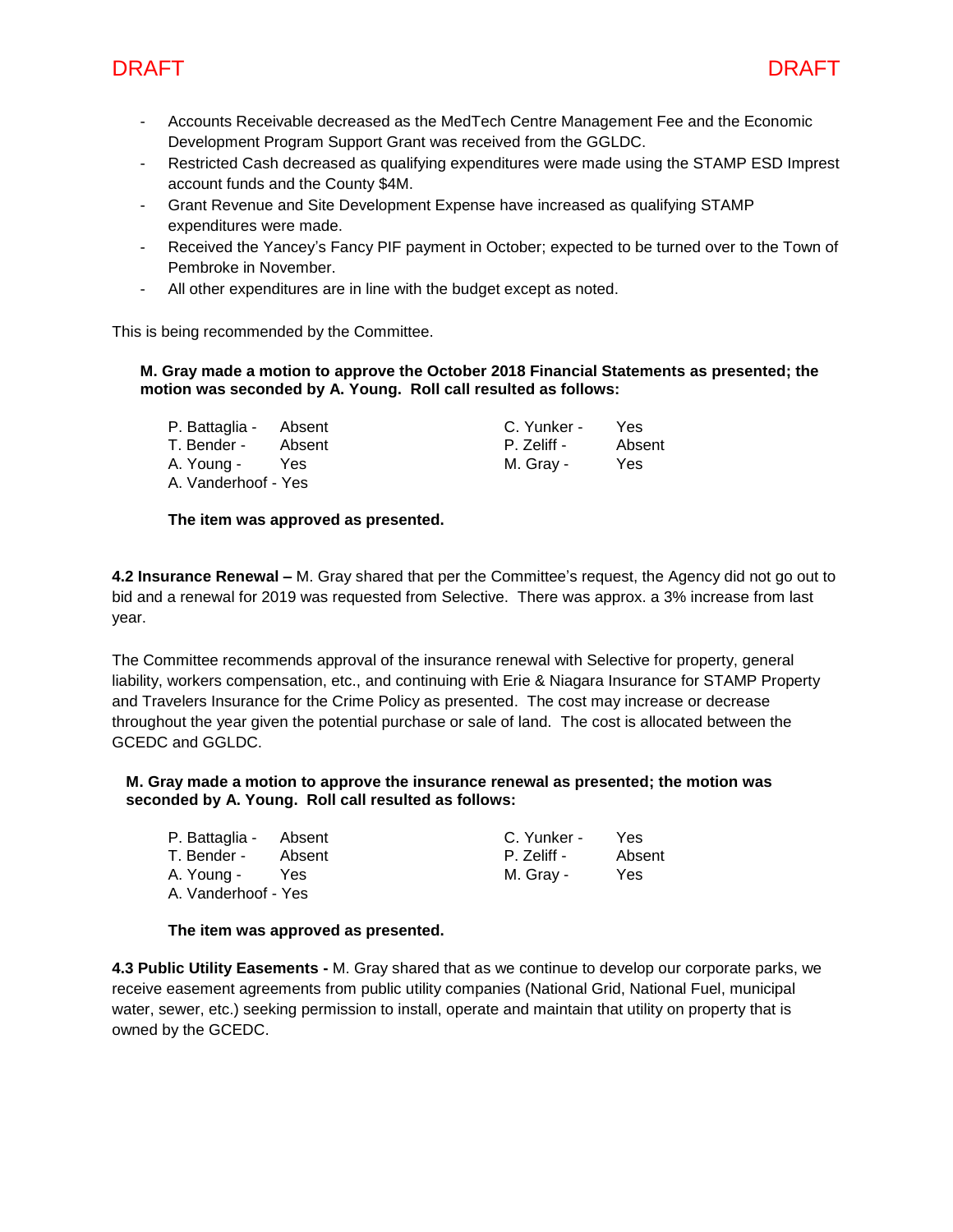The Committee recommends approval of a resolution to allow authorized signers to execute any easements with public utility companies in the normal course of park development. All easements with private utilities or companies or easements limiting the use of our property will be brought before the Board for review prior to any execution. The authorization today is for standard public utility easements only.

Resolution No. 12/2018-02

RESOLUTION OF THE GENESEE COUNTY INDUSTRIAL DEVELOPMENT AGENCY D/B/A GENESEE COUNTY ECONOMIC DEVELOPMENT CENTER (THE "AGENCY") AUTHORIZING THE EXECUTION AND DELIVERY OF ANY AND ALL EASEMENTS FOR PUBLIC UTILITIES.

**M. Gray made a motion to approve, authorize and execute any easements with public utility companies in the normal course of park development; the motion was seconded by A. Vanderhoof. Roll call resulted as follows:**

| P. Battaglia -      | Absent |
|---------------------|--------|
| T. Bender -         | Absent |
| A. Young -          | Yes    |
| A. Vanderhoof - Yes |        |

C. Yunker - Yes P. Zeliff - Absent M. Gray - Yes

### **The item was approved as presented.**

**4.4 Invest Buffalo Niagara Funding -** Invest Buffalo Niagara (InBn) is a non-profit regional economic development organization, supported by a team of private and public-sector leaders dedicated to improving economic performance in Buffalo Niagara/ Western New York. InBN's primary goals are to retain and expand existing business and to professionally market the region as a competitive, vibrant and high-profile place for business location and growth. To support business attraction, expansion, entrepreneurship and innovation, InBN collaborates with local businesses, universities, not-for-profit organizations and government leaders to deliver a unified response to regional economic development opportunities.

InBN is an integral partner in our sales/Marketing efforts for the attraction of new companies to our community. Other services beyond regional site selection include marketing and design services, online property listing (CSL system) for development sites, data and demographics reports for business development supporting the GCEDC and STAMP initiative in Western New York/ Western New York Regional Council. InBN's staff has shown a tireless commitment to supporting and advocating for our economic development goals and strategies particularly as it relates to STAMP.

This is recommended by the Committee.

**M. Gray made a motion to approve the investment renewal of \$25,000 for continued marketing and business development support for one year, the motion was seconded by A. Young. Roll call resulted as follows:**

P. Battaglia - Absent C. Yunker - Yes T. Bender - Absent **P. Zeliff - Absent** A. Young - Yes M. Gray - Yes A. Vanderhoof - Yes

**The item was approved as presented.**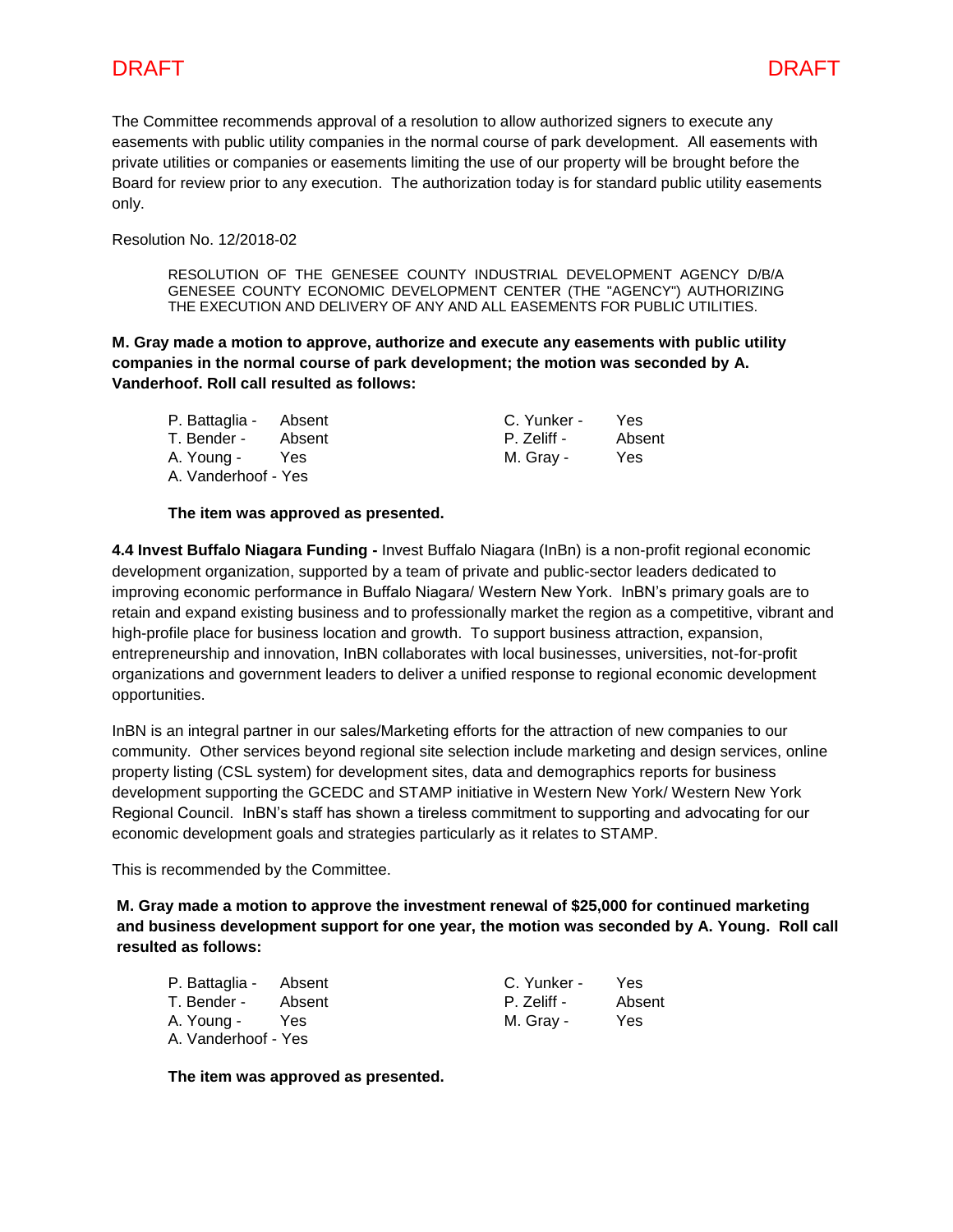# DRAFT DRAFT

**4.5 Greater Rochester Enterprise Funding -** The Greater Rochester Enterprise (GRE) is a regional economic development organization supported by a team of private and public-sector leaders dedicated to improving economic performance in the Rochester / Finger Lakes Region. GRE's primary goals are to retain and expand existing business and to professionally market the region as a competitive, vibrant and high-profile place for business location and growth. To support business attraction, expansion, entrepreneurship and innovation, GRE collaborates with local businesses, universities, not-for profit organizations and government leaders to deliver a unified response to regional economic development opportunities.

Funding GRE provides the GCEDC with full access to all of GRE's sales and marketing campaigns, advocacy on behalf of our agency for all our parks as well as an executive board seat that allows Steve Hyde to serve on GRE's board of Directors and on their Governance Committee. GRE's staff has shown a tireless commitment to supporting and advocating for our economic development goals and strategies particularly as it relates to STAMP. GRE has provided countless hours of support, strategy development interaction, and advocacy for, and to, Steve Hyde to advance STAMP as a regional priority both in the Finger Lakes Regional Economic Development Council and at the highest levels of New York State Government. GRE has been personally very active in the sales efforts to attract the first company to STAMP, including multiple trips to Albany on our behalf.

This is recommended by the Committee.

**M. Gray made a motion to approve the investment renewal of \$50,000 for continued marketing and business development support for one year, the motion was seconded by A. Vanderhoof. Roll call resulted as follows:**

| P. Battaglia - Absent |        | C. Yunker - | Yes    |
|-----------------------|--------|-------------|--------|
| T. Bender -           | Absent | P. Zeliff - | Absent |
| A. Young -            | Yes    | M. Gray -   | Yes    |
| A. Vanderhoof - Yes   |        |             |        |

### **The item was approved as presented.**

**4.6 e3Communications Public Relations Contract -** e3communications is a professional media and public relations/ consultant that works with the GCEDC to provide strategic public relations counsel regarding organizational messaging as issues develop as well as coordination and execution of special events, media relations, promotional materials and social media programming to support the GCEDC's workforce, entrepreneurial and corporate attraction, expansion and retention missions.

This is recommended by the Committee.

**M. Gray made a motion to approve the contract with e3communications for 2019 GCEDC Public Relations Services for \$19,500; the motion was seconded by A. Young. Roll call resulted as follows:**

| P. Battaglia - Absent |        | C. Yunker - | Yes.   |
|-----------------------|--------|-------------|--------|
| T. Bender -           | Absent | P. Zeliff - | Absent |
| A. Young -            | Yes    | M. Gray -   | Yes    |
| A. Vanderhoof - Yes   |        |             |        |

**The item was approved as presented.**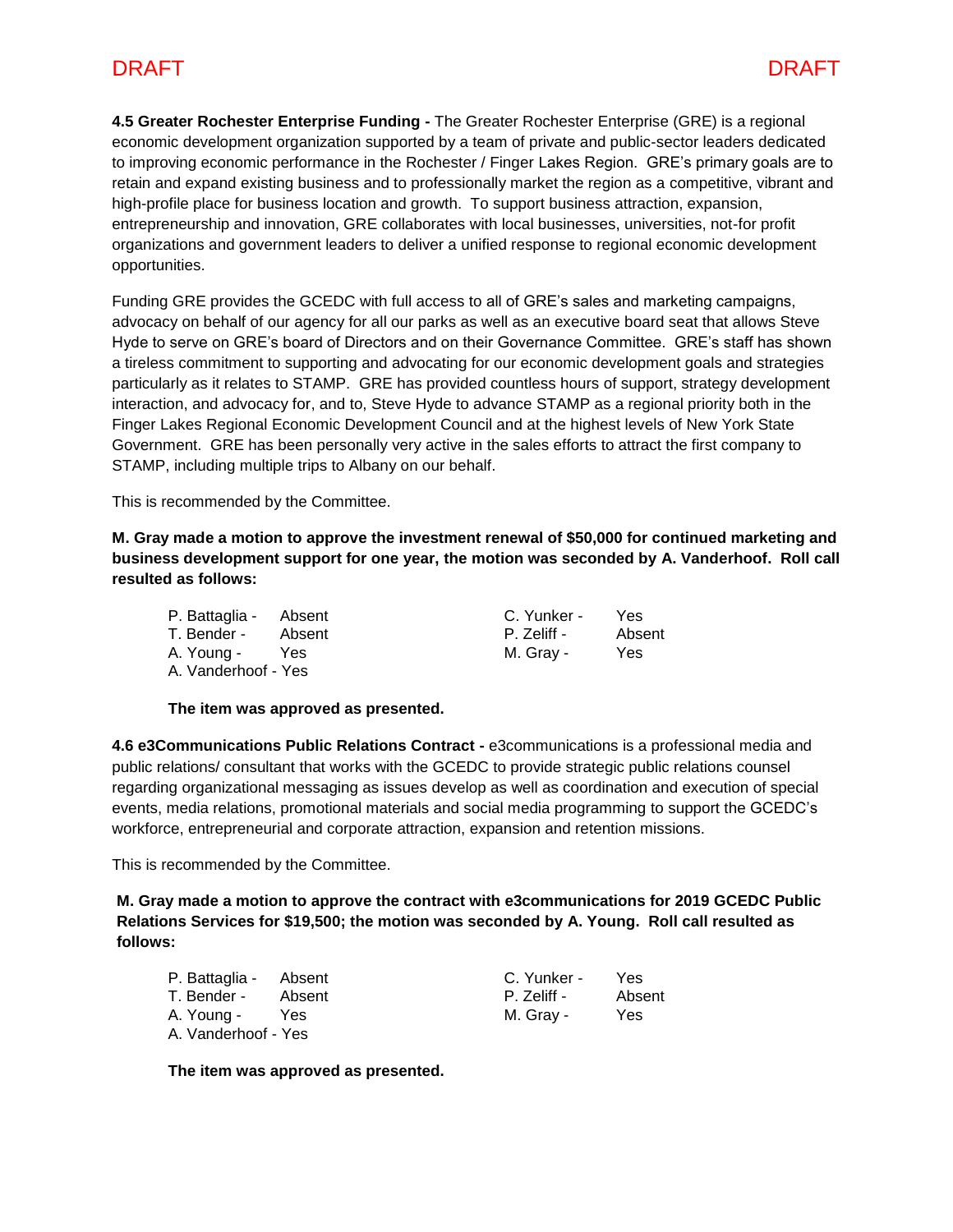# **5.0 Governance & Nominating Committee – C. Yunker**

**5.1** Nothing at this time.

### **6.0 STAMP Committee – P. Zeliff**

**6.1 Barn Lease at STAMP (Norm Geiss) -** One of the local farmers would like to rent the barn at the STAMP site to store some farm equipment over the winter.

The Committee recommends approval of a lease agreement with Norm Geiss for use of a Morton building for storage of farm equipment. The agreement expires on April 30, 2019 and includes a monthly rent of \$200.

### **A. Young made a motion to approve the barn Lease Agreement as presented; the motion was seconded by A. Vanderhoof. Roll call resulted as follows:**

| P. Battaglia - Absent |        | C. Yunker - | Yes    |
|-----------------------|--------|-------------|--------|
| T. Bender -           | Absent | P. Zeliff - | Absent |
| A. Young -            | Yes.   | M. Gray -   | Yes    |
| A. Vanderhoof - Yes   |        |             |        |

### **The item was approved as presented.**

**6.2 e3Communications STAMP Public Relations Contract -** e3communications, a professional media and public relations firm / consultant will create dedicated social media channels to promote and market WNY STAMP to various audiences, including those in economic development, workforce and higher education among others. e3communications in the last year created social media channels specifically designed to promote WNY STAMP, maintained them with ongoing posts and provided monthly analytic reports. e3communications will also continue to manage public relations activities and communications for the WNY STAMP site.

Funding is available and budgeted in the GCEDC budget. A National Grid grant has been requested to reimburse the Agency for half of the contract amount.

This is recommended by the Committee.

### **A. Young made a motion to approve a contract with e3communications for 2019 STAMP public relations services for \$24,000; the motion was seconded by M. Gray. Roll call resulted as follows:**

| P. Battaglia -      | Absent |
|---------------------|--------|
| T. Bender -         | Absent |
| A. Young -          | Yes    |
| A. Vanderhoof - Yes |        |

C. Yunker - Yes P. Zeliff - Absent M. Gray - Yes

**The item was approved as presented.**

### **7.0 Employment & Compensation Committee – T. Bender**

**7.1** Nothing at this time.